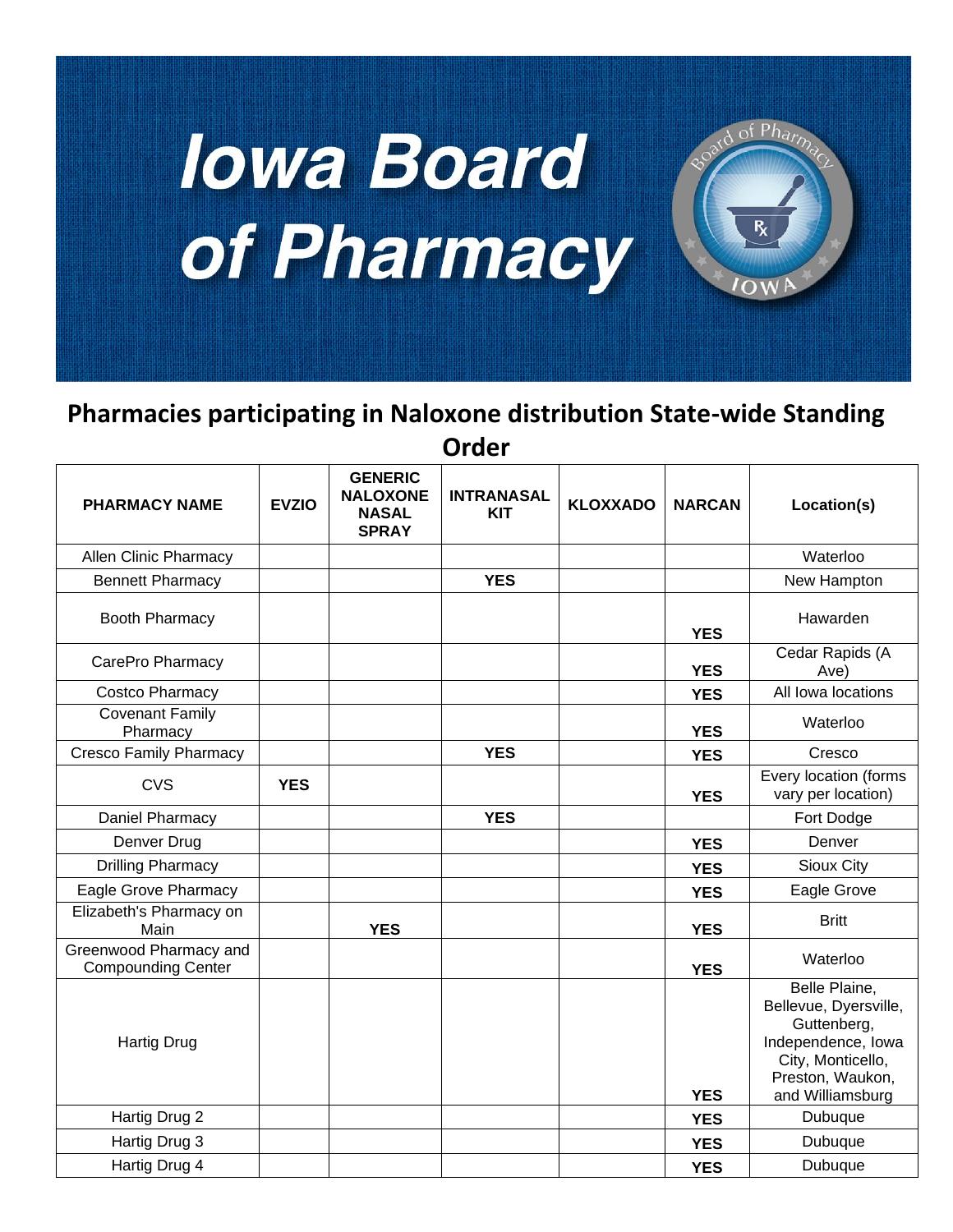| <b>PHARMACY NAME</b>                | <b>EVZIO</b> | <b>GENERIC</b><br><b>NALOXONE</b><br><b>NASAL</b><br><b>SPRAY</b> | <b>INTRANASAL</b><br><b>KIT</b> | <b>KLOXXADO</b> | <b>NARCAN</b> | Location(s)                                                                                                                                                                                                                                          |
|-------------------------------------|--------------|-------------------------------------------------------------------|---------------------------------|-----------------|---------------|------------------------------------------------------------------------------------------------------------------------------------------------------------------------------------------------------------------------------------------------------|
| Hartig Drug 8                       |              |                                                                   |                                 |                 | <b>YES</b>    | Dubuque                                                                                                                                                                                                                                              |
| Hy-Vee Pharmacy                     | <b>YES</b>   |                                                                   |                                 |                 | <b>YES</b>    | All lowa locations                                                                                                                                                                                                                                   |
| Jesup Pharmacy                      |              |                                                                   |                                 |                 | <b>YES</b>    | Jesup                                                                                                                                                                                                                                                |
| LaGrange Pharmacy Inc               | <b>YES</b>   |                                                                   |                                 |                 | <b>YES</b>    | Vinton                                                                                                                                                                                                                                               |
| La Porte City Pharmacy              |              |                                                                   |                                 |                 | <b>YES</b>    | La Porte                                                                                                                                                                                                                                             |
| Lee Pharmacy                        |              |                                                                   |                                 |                 | <b>YES</b>    | Keosauqua                                                                                                                                                                                                                                            |
| Lewis Family Drug                   |              |                                                                   |                                 |                 | <b>YES</b>    | Rock Rapids                                                                                                                                                                                                                                          |
| Main at Locust Pharmacy             |              |                                                                   | <b>YES</b>                      |                 | <b>YES</b>    | Davenport                                                                                                                                                                                                                                            |
| Main Street Drug                    |              | <b>YES</b>                                                        |                                 |                 | <b>YES</b>    | <b>Charles City</b>                                                                                                                                                                                                                                  |
| <b>Medicap GRX Holdings</b>         |              |                                                                   |                                 |                 | <b>YES</b>    | Altoona, Ames,<br>Ankeny, Audubon,<br>Boone, Carlisle,<br>Dallas Center, Des<br>Moines, Eldora,<br>Greenfield, Grimes,<br>Indianola, Knoxville,<br>Monona, Montezuma<br>Newton, Norwalk,<br>Panora, Urbandale,<br>Waukee, Waterloo,<br>and Winterset |
| MercyOne Greene<br>Pharmacy         |              |                                                                   |                                 |                 | <b>YES</b>    | Greene                                                                                                                                                                                                                                               |
| Mercy North Pharmacy                |              |                                                                   | <b>YES</b>                      |                 | <b>YES</b>    | Des Moines                                                                                                                                                                                                                                           |
| <b>Mercy Outpatient</b><br>Pharmacy |              |                                                                   |                                 |                 | <b>YES</b>    | Des Moines                                                                                                                                                                                                                                           |
| Mercy West Pharmacy                 |              |                                                                   | <b>YES</b>                      |                 | <b>YES</b>    | Clive                                                                                                                                                                                                                                                |
| Mercy Westside Pharmacy             |              |                                                                   |                                 |                 | <b>YES</b>    | Mason City                                                                                                                                                                                                                                           |
| North Liberty Pharmacy              |              |                                                                   |                                 |                 | <b>YES</b>    | North Liberty                                                                                                                                                                                                                                        |
| <b>NuCara</b>                       |              |                                                                   |                                 |                 | <b>YES</b>    | Ackley, Ames,<br>Conrad, Coralville,<br>Greenfield, Lenox,<br>Marshalltown,<br>Monona, Montezuma,<br>Nevada, Ottumwa,<br>Traer, Waterloo,<br>West Union, and<br>Zearing                                                                              |
| <b>NuCara</b>                       |              | <b>YES</b>                                                        |                                 |                 |               | Fairfield, Pleasant<br>Hill, Story City                                                                                                                                                                                                              |
| Osterhaus Pharmacy Inc              | <b>YES</b>   |                                                                   | <b>YES</b>                      |                 |               | Maquoketa                                                                                                                                                                                                                                            |
| Pexton Pharmacy                     |              |                                                                   |                                 |                 | <b>YES</b>    | Harlan                                                                                                                                                                                                                                               |
| Scott Pharmacy                      |              |                                                                   |                                 |                 | <b>YES</b>    | Fayette                                                                                                                                                                                                                                              |
| Scott's Thrifty White Drug          |              |                                                                   |                                 |                 | <b>YES</b>    | <b>DeWitt</b>                                                                                                                                                                                                                                        |
| Shopko Pharmacy                     |              |                                                                   |                                 |                 | <b>YES</b>    | Greenfield                                                                                                                                                                                                                                           |
| Shopko Pharmacy                     |              |                                                                   |                                 |                 | <b>YES</b>    | Sioux City                                                                                                                                                                                                                                           |
| <b>Smart Pharmacy</b>               |              |                                                                   |                                 |                 | <b>YES</b>    | Osage                                                                                                                                                                                                                                                |
| Thrifty White Pharmacy              |              |                                                                   |                                 |                 |               | Clear Lake, Decorah,<br>Denison, Paulina,<br>Pocahontas, Webster                                                                                                                                                                                     |